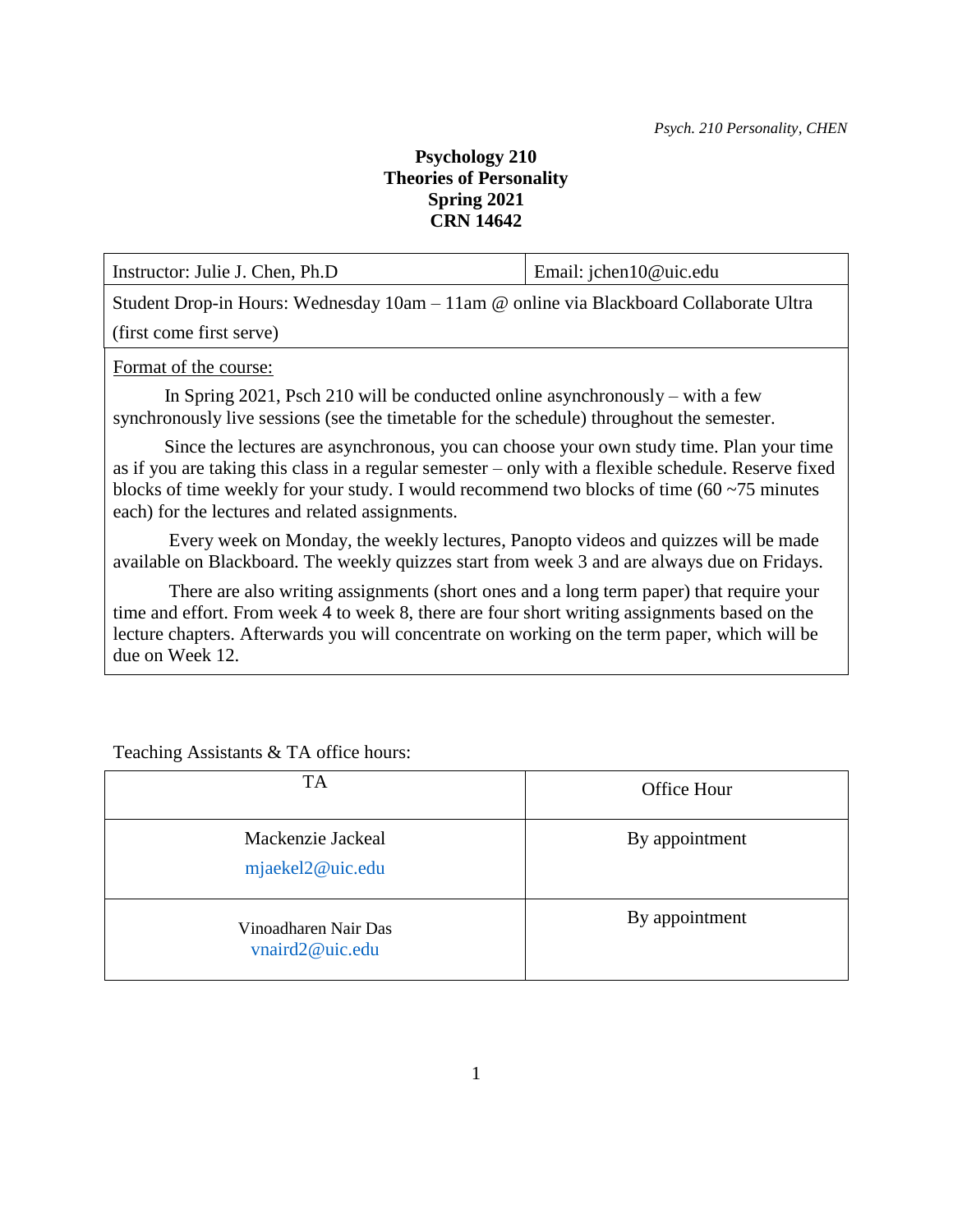## **Overview:**

This course is designed to provide a survey of the field of personality, focusing on approaches that are relevant to psychotherapy and well-being. Classical and contemporary theoretical conceptualizations of the person will be the primary focus of the course materials, although some time will also be spent considering the research has been conducted to test these theories.

## **Optional Textbook (quiz and exam questions will come exclusively out of my lectures. Textbooks are optional):**

Friedman H.S. & Schustack, M. W. (2015). Personality - Classic Theories and Modern Research. (6th Edition). Pearson. (Previous edition OK)

Burger J. (2008). Personality (7<sup>th</sup> Edition). Thomson & Wadsworth. (Previous edition OK)

## **Course Goals:**

- 1. To appreciate the sub-disciplines of research that defines personality psychology.
- 2. To better understand the scientific method, in general, and the empirical research methods employed by personality psychology, in particular.
- 3. To improve your critical thinking and analytical reasoning abilities within the context of personality psychology.
- 4. To improve your ability to communicate personality psychological concepts and theories using the conventions of the field.
- 5. Finally, to promote insight into both the people around you and yourself.

## **Course Objectives:**

To accomplish these goals, you will:

- 1. Survey seven distinct areas of research within personality psychology, ranging from the psychoanalytic perspective, to contemporary theories of self-regulation.
- 2. Analyze and reflect on how the different methodologies that are commonly used in each area of research help to converge on a more complete understanding of the mechanisms involved in a given aspect of personality.
- 3. Complete a variety of personality inventories and consider your personal results in relation to different population distributions.
- 4. Reflect on and apply a theory of personality to your own life.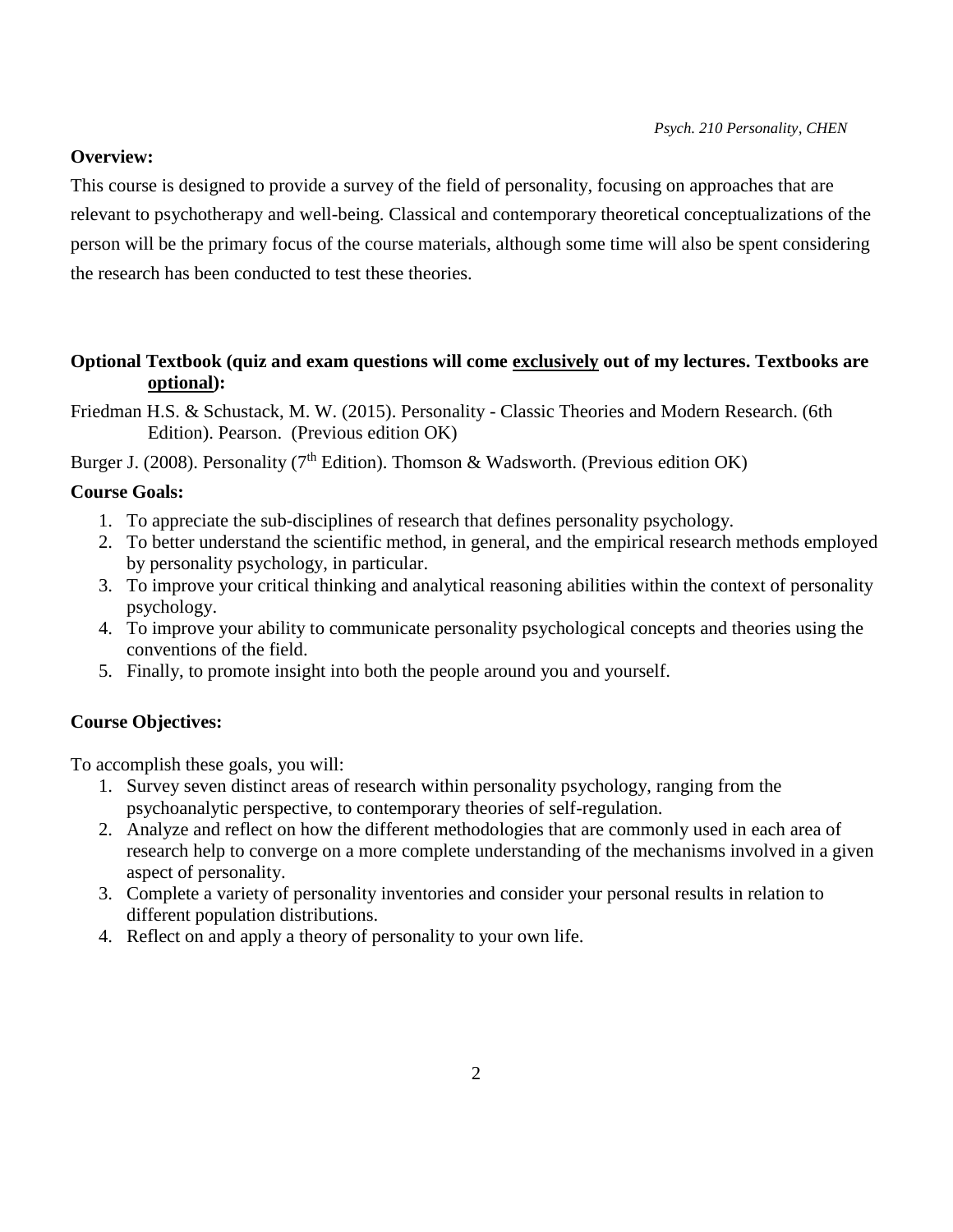#### **Grades breakdown**

Your final grade will be determined by means of the required examinations, paper and assignments (see below). Your final grade will be derived from your performance as follows:

## *Four Homework Assignments (10 points X 4 = 40 points)*

Starting from Week 3, approximately every week a SHORT paper will be assigned in lecture. You will write about your thoughts and reflections on a question I ask based on the lecture materials of that week. The purpose of the homework is to help you reflect upon your own personality using the theory you learn from the lectures. Usually there is no single correct answer to the question. I expect you to show me that you are learning and thinking.

A total of 4 homework assignments will be given throughout the semester.

Format of the Homework: 250 words minimum; Include your name on the assignment.

Submit all HW Assignments on Blackboard via Assignment. The submission deadline is always by 11:59pm on the due day. NO HARDCOPY is accepted. NO LATE assignment is accepted.

#### *Four exams – (60 points X3 = 180 points. Three required. Drop one low score if you take all four)*

The format of the exams is multiple choices. Each exam has 30 questions and covers approximately three chapters of materials. You can miss one exam with no questions asked (final included). If you take all four, I will drop the lowest score when I calculate the final grade.

All exams will be conducted online on Blackboard. The exams will be open for a window of time on Blackboard (9am – 11:59pm) on the exam day. Please reserve a 75-minutes time block on that day for the exam. You do have the flexibility to schedule your own exam time within that day.

All exams are close-notes.

#### *Paper (100 points)*

One of the goals of psychology is to help people learn more about themselves. In addition to gaining insight into yourself, applying the topics covered in class to your life helps make the course come to life. The best way to do this in a personality class is to use the theories we learn to discuss your own personality and how it has developed.

To accomplish this goal, you will complete a paper to discuss your personality and how it can be explained by two different theories you learn from class. You will pick three aspects of your personality and use two or three theories to discuss each aspect (you can use one theory to discuss two aspects and a second theory to discuss the third aspect; or you can use a different theory for each aspect. It's not acceptable to use one theory to discuss all three aspects). The paper should be 5 - 7 pages long (double spaced, excluding the title page and the reference page), have at least three references, and should be in APA style. See the term paper guideline document for more detailed instructions.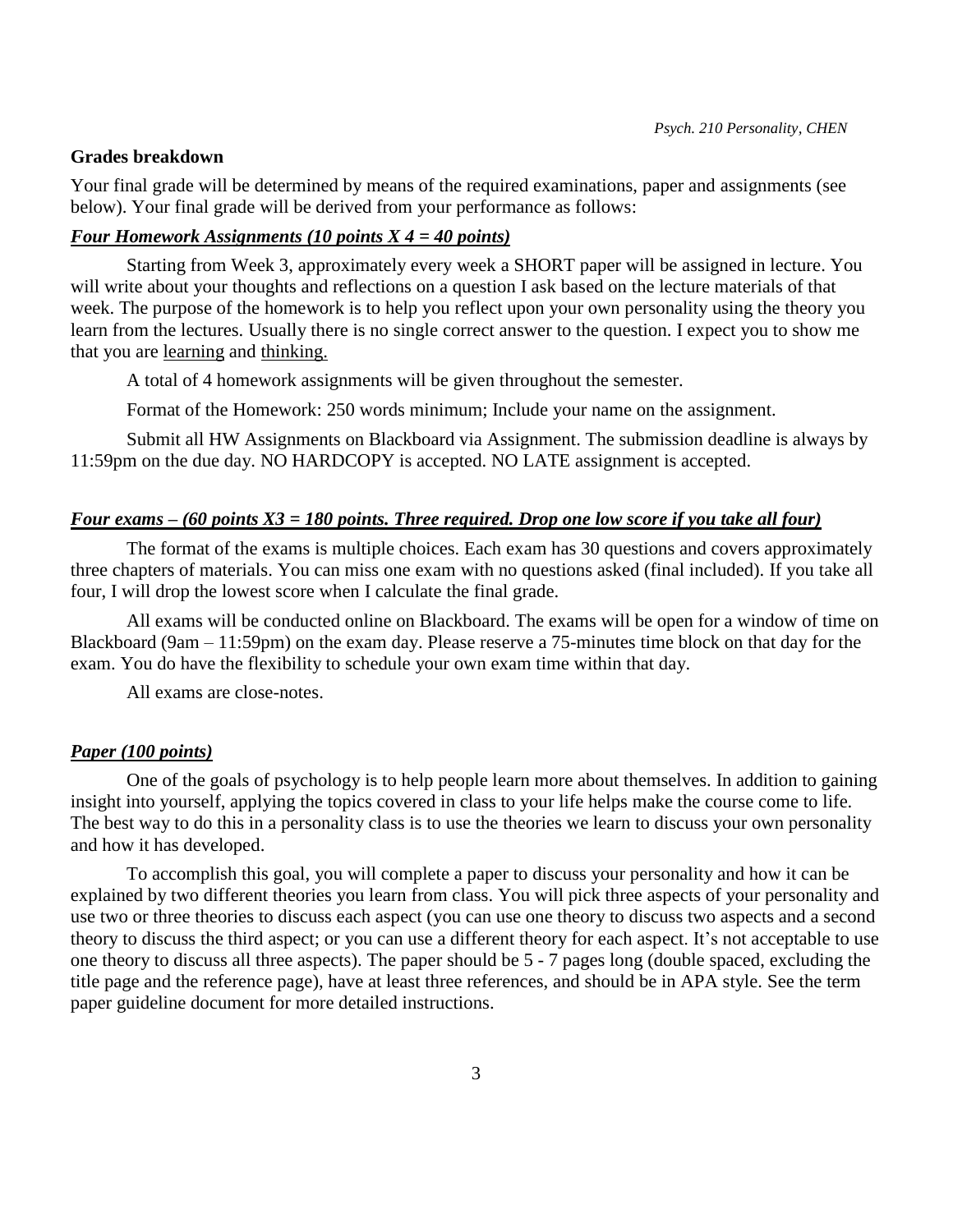## *Weekly Quizzes (Approximately 50 points)*

Starting from the third week, every week, for once or twice I will give a quiz at the end of my lecture. The quiz is always based on the lecture materials of that week, and will be collected on Blackboard. You will see them in the folder "Weekly quizzes". You will have until the end of the day on Friday (11:59pm) to complete the quizzes of that week. Missed quizzes cannot be made up.

Each quiz is worth roughly 4 to 6 points. They will be in the form of multiple choices question, true or false question, or fill-in-the-blanks questions. If the total points exceed 50, you will earn the rest as extra credit points.

#### **Total possible points =**  $40 + 180 + 100 + 50 = 370$

## **I will use a grading scale of 360 to grade your final letter grade. Note that there are 10 extra points already built into the system therefore I won't offer additional extra credit points.**

## **Grades**

Your grade will be assigned according to the following scale.

| A   | $324 - 360$ | $252 - 287$ | $F$ 215 or below |
|-----|-------------|-------------|------------------|
| - B | $288 - 323$ | $216 - 251$ |                  |

## **Late Paper Policy**

If you have difficulty to finish the paper on time, please discuss with me about your situation IN ADVANCE. An extension may be granted. Otherwise late paper submission will receive point deduction (10 points per day, till zero).

## **Blackboard**

We will use Blackboard to share course materials, collect assignments, and post grades.

## **Student drop-in hours**

You don't need an appointment for my online student drop-in hours. Simply log in to the link I share on Blackboard. When there are multiple people coming to my office hour, we'll follow the first come first serve rule.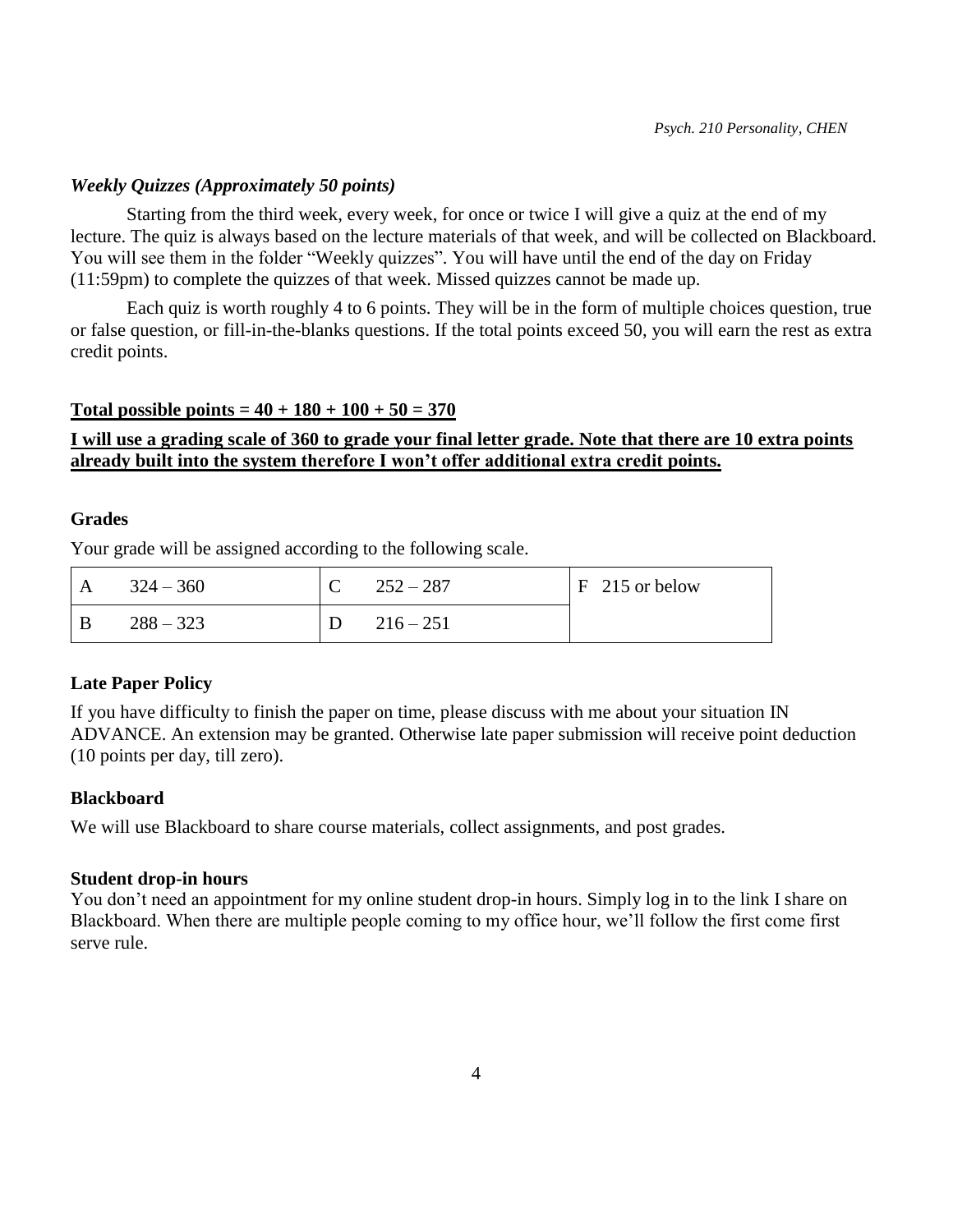## **Email Policy**

Please ALWAYS include the course information in your email (Psch 210) to avoid confusion on my part. And please sign your full name in your email if it's not already obvious in your email body.

## **Religious Holidays:**

Religious holidays are respected. If you need accommodations for religious reasons please contact me **in advance.** Arrangements can be made on individual basis.

## **Student Athletes:**

Student athletes are required to provide the list of days that they will miss throughout the semester. Other accommodations such as exams on the road or paper extension may be arranged with the assistance of the Athletic Office.

## **Special Accommodations:**

For students with documented physical or learning disabilities, I'm happy to provide any special accommodation that is needed. Please inform me of your situation within the first two weeks of the semester.

## **Additional Assistance:**

It is my job to help you succeed in this class. It is your job to try. Please take full advantage of our office hours. Never hesitate to bring forward a question. If you feel that you need additional sources of help, you may also consult the:

Writing center<http://www.uic.edu/depts/engl/writing/>

## **Academic Integrity**

It is every student's responsibility to observe academic integrity. Our pop quizzes and exams are closebooked. Please observe your academic integrity when you take the pop quizzes and exams. Plagiarism on the term paper is prohibited. I will elaborate on what constitutes plagiarism in the term paper guideline, and also at the live session when I give the introduction on the term paper. Cheating and plagiarism will result in failure of assignments/exams to failure of the course.

## **Counseling services:**

UIC and the Department of Psychology provide a variety of services for students who experience mental or psychological difficulties, if such need occurs, please refer to the following:

- Counseling center:<http://www.uic.edu/depts/counseling/>
- Office of Applied Psychological Services:<http://portal.psch.uic.edu/Clinical/centers.aspx>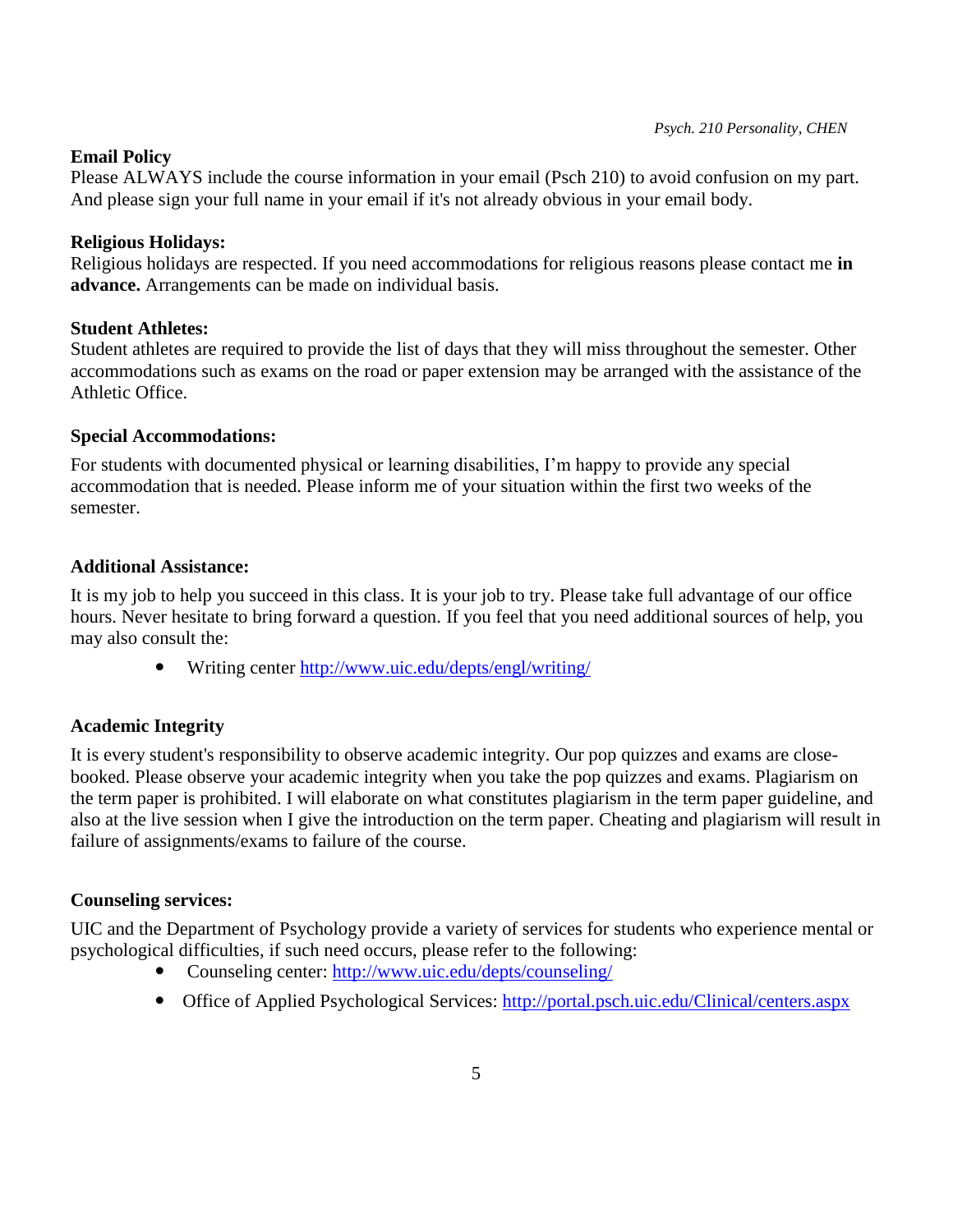# Campus Advocacy Network:<http://www.uic.edu/depts/owa/advocacy.html> **Course Schedule**

 Note: This is a **tentative schedule** for the lecture materials in this semester. I may change the content of the chapters as we move along.

|                   | <b>Date</b> | <b>Topic</b>                                                               | <b>Assignments</b> | <b>Reading</b>              |
|-------------------|-------------|----------------------------------------------------------------------------|--------------------|-----------------------------|
| WEEK <sub>1</sub> | 01/12       | General introduction of course<br>Live session on Blackboard<br>$2 - 3$ pm |                    | Course syllabus             |
|                   | 01/14       | Research methods<br>(Panopto video)                                        |                    | Cronbach (1957)             |
| WEEK <sub>2</sub> | 01/19       | Issues in Personality assessments<br>(Panopto video)                       |                    | Cronbach, &<br>Meehl (1955) |
|                   | 01/21       |                                                                            |                    |                             |
| WEEK <sub>3</sub> | 01/26       | Psychoanalytic theory<br>(Panopto video)                                   | Quiz 1             | Freud (1914)                |
|                   | 01/28       | Psychoanalytic theory<br>(Panopto video)                                   |                    |                             |
| WEEK4             | 02/02       | Review session<br>Live session on Blackboard<br>$2 - 3$ pm                 | (HW1 due)          | Jung (1921)                 |
|                   | 02/04       | Exam 1<br>(online, available from 9am<br>until 11:59pm)                    |                    |                             |
| WEEK 5            | 02/09       | Neo-analytic theories<br>(Panopto video)                                   |                    | <b>Harlow</b> (1958)        |
|                   | 02/11       | Neo-analytic theories<br>(Panopto video)                                   | Quiz 2             | <b>Maslow</b> (1943)        |
| WEEK 6            | 02/16       | Neo-analytic theories                                                      | (HW2 due)          |                             |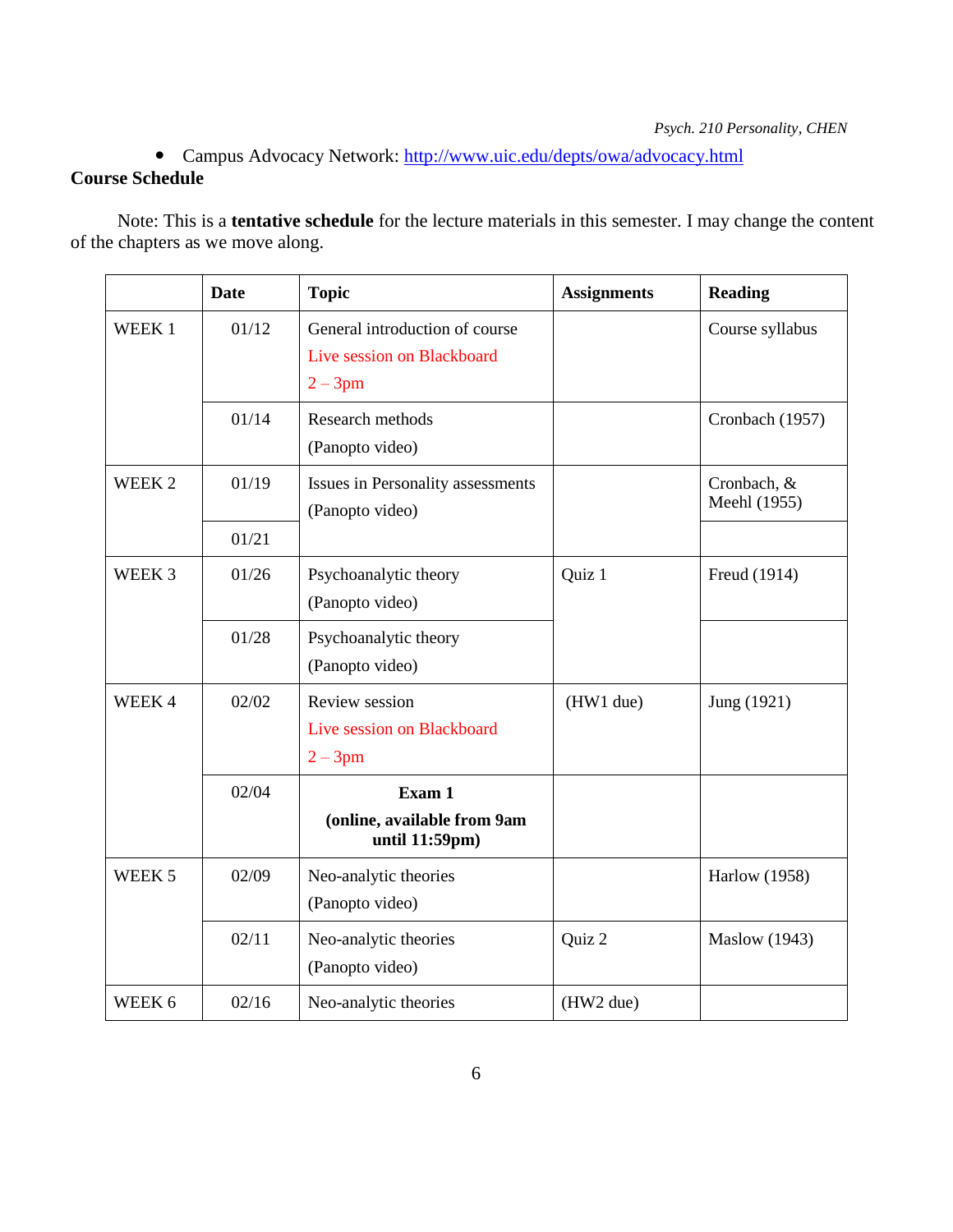|                   |                    | (Panopto video)                                                         |           |                          |
|-------------------|--------------------|-------------------------------------------------------------------------|-----------|--------------------------|
|                   | 02/18              | Humanism<br>(Panopto video)                                             | Quiz 3    |                          |
| WEEK <sub>7</sub> | 02/23              | Trait theory<br>(Panopto video)                                         | (HW3 due) | McCrae & Costa<br>(1987) |
|                   | 02/25              | Trait theory<br>(Panopto video)                                         | Quiz 4    |                          |
| WEEK <sub>8</sub> | 03/02              | Exam 2<br>(online, available from 9am<br>until 11:59pm)                 |           |                          |
|                   | 03/04              | Information on the term paper<br>Live session on Blackboard<br>$2-3$ pm | (HW4 due) |                          |
| WEEK 9            | 03/09              | Motive theory<br>(Panopto video)                                        |           |                          |
|                   | 03/11              | Behaviorism<br>(Panopto video)                                          | Quiz 5    | <b>Skinner</b> (1948)    |
| WEEK 10           | 03/16              | Behaviorism<br>(Panopto video)                                          | Quiz 6    |                          |
|                   | 03/18              | Biological approach<br>(Panopto video)                                  | Quiz 7    | <b>White (1959)</b>      |
|                   | $03/22 -$<br>03/26 | <b>Spring Break</b><br><b>No Class</b>                                  |           |                          |
| WEEK 11           | 03/30              | Term paper $Q & A$ session<br>Live session on Blackboard<br>$2 - 3pm$   |           |                          |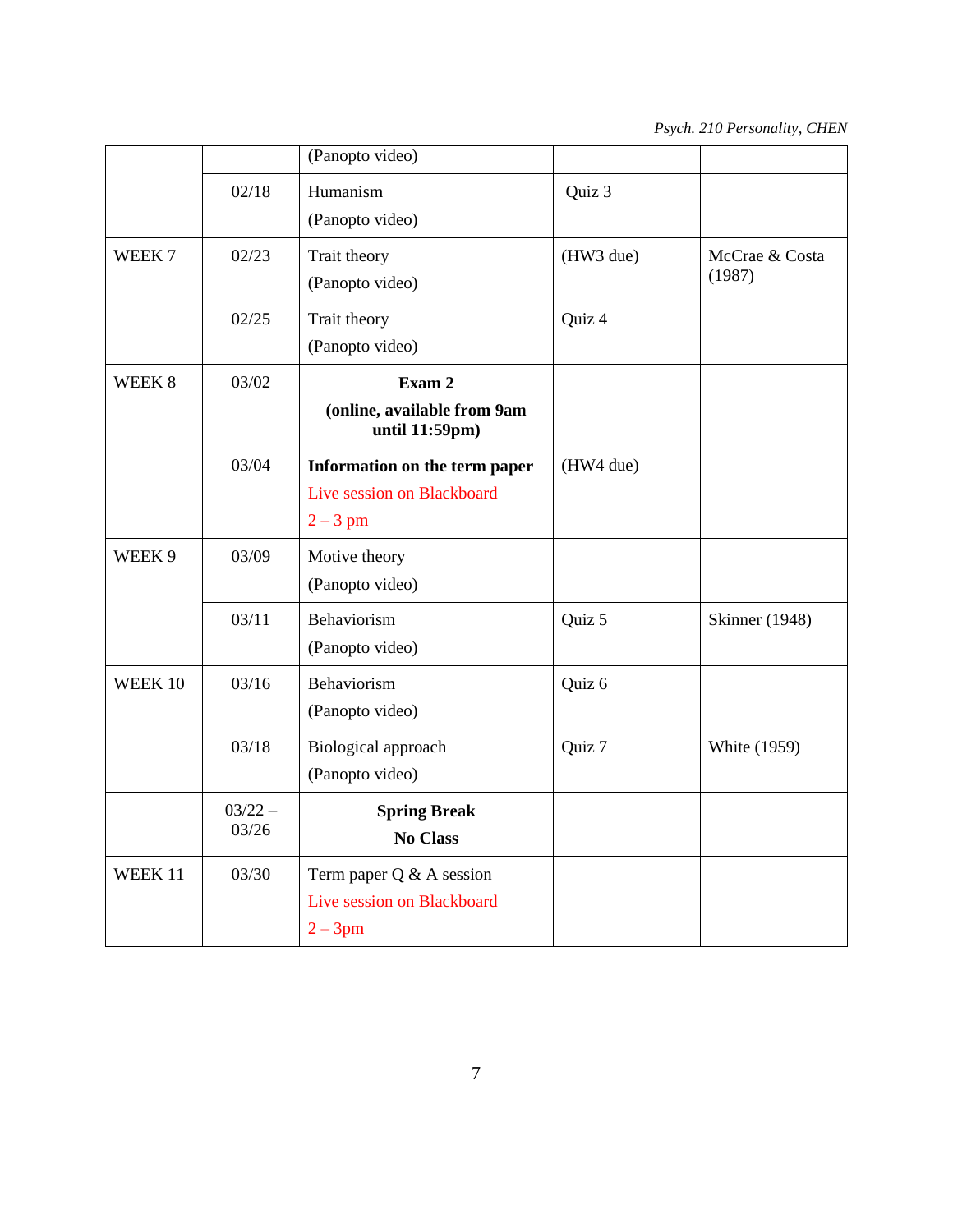*Psych. 210 Personality, CHEN*

|                    | 04/01                                     | Exam 3                                        |                                            |  |
|--------------------|-------------------------------------------|-----------------------------------------------|--------------------------------------------|--|
|                    |                                           | (online, available from 9am<br>until 11:59pm) |                                            |  |
| WEEK <sub>12</sub> | 04/06                                     | Evolutionary approach                         | (Paper due by<br>11:59pm on<br>SafeAssign) |  |
|                    |                                           |                                               | Quiz 8                                     |  |
|                    | 04/08                                     | Cognitive approach                            |                                            |  |
|                    |                                           | (Panopto video)                               |                                            |  |
| WEEK 13            | 04/13                                     | Cognitive approach                            | Quiz 9                                     |  |
|                    |                                           | (Panopto video)                               |                                            |  |
|                    | 04/15                                     | Self-regulation                               | Quiz 10                                    |  |
|                    |                                           | (Panopto video)                               |                                            |  |
| WEEK 14            | 04/20                                     | Personality and culture                       |                                            |  |
|                    |                                           | (Panopto video)                               |                                            |  |
|                    | 04/22                                     | Personality and culture                       | Quiz 11                                    |  |
|                    |                                           | (Panopto video)                               |                                            |  |
| WEEK 15            | 04/27                                     | Final review and wrap up                      | Final paper                                |  |
|                    |                                           | Live session on Blackboard                    | grade revealed                             |  |
|                    |                                           | $2 - 3pm$                                     |                                            |  |
|                    | 04/29                                     | Exam 4                                        |                                            |  |
|                    |                                           | (online, available from 9am<br>until 11:59pm) |                                            |  |
| Finals'<br>Week    | No exam scheduled during the Finals' week |                                               |                                            |  |

# Reading list:

Cronbach, Lee J. (1957). [The two disciplines of scientific psychology.](https://psychclassics.yorku.ca/Cronbach/Disciplines/) *American Psychologist, 12,* 671-684. <https://psychclassics.yorku.ca/Cronbach/Disciplines/>